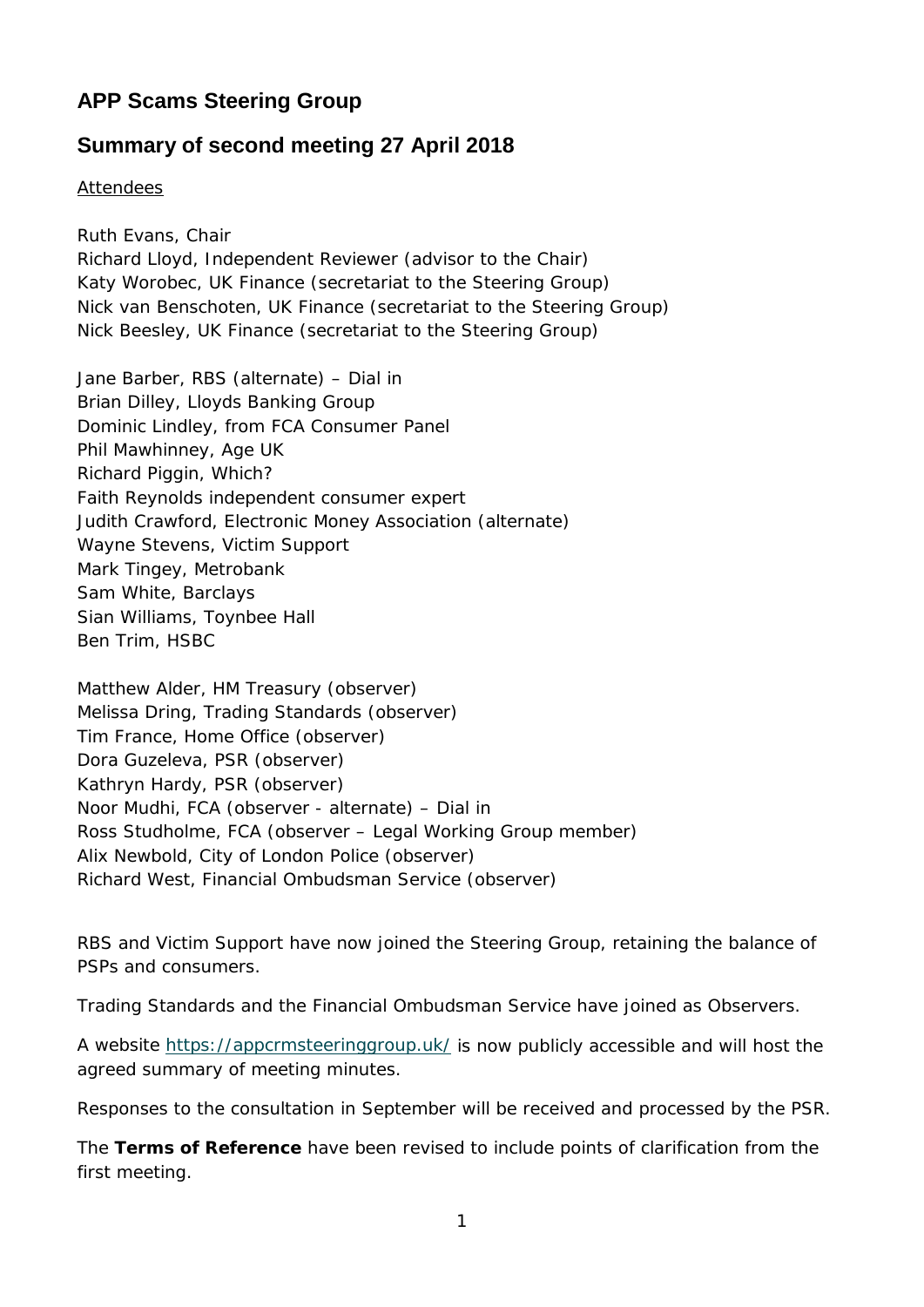## **Reimbursement Process Flow Working Group**

First meeting has been held 18th April with a further planned for 10<sup>th</sup> May. The recommendations from the WG will be presented to the SG for discussion.

#### **Legal Working Group**

Home Office to hold the first meeting on the 22<sup>nd</sup> or 25<sup>th</sup> May.

First Deliverable: Appropriate outcomes for no-blame, shared-blame and inter-PSP blame situations

#### **No Blame Scenario**

The SG discussed possible funding options for possible reimbursement of victims in 'no blame' scenarios – noting that standards of care are yet to be defined. It was noted that:

- Any option which required new legislation was not feasible by September.
- Any central funding pool would need to be sustainable and a phased approach to funding might be necessary, with different interim and longer-term approaches
- Direct contributions by PSPs were considered as a possible interim solution, but there would need to be certainty that the amount was capped and for a specific time only, and that there was a viable longer-term solution to funding agreed. No consensus was reached on the direct contribution point at this stage.

#### **Secretariat to produce:**

- **A paper on options for modelling the outcome scenarios, including APP scam values broken down by scam types.**
- **A further paper on funding options, including potential costings for interim options and likely timing of viable longer-term options.**

**Legal Working Group/HMG to consider:**

- **whether new legislation was required:**
	- o **to allocate regulatory fines funding from the Consolidated Fund to a central fund for no blame reimbursement**
	- o **to progress funding from dormant and/or frozen accounts**